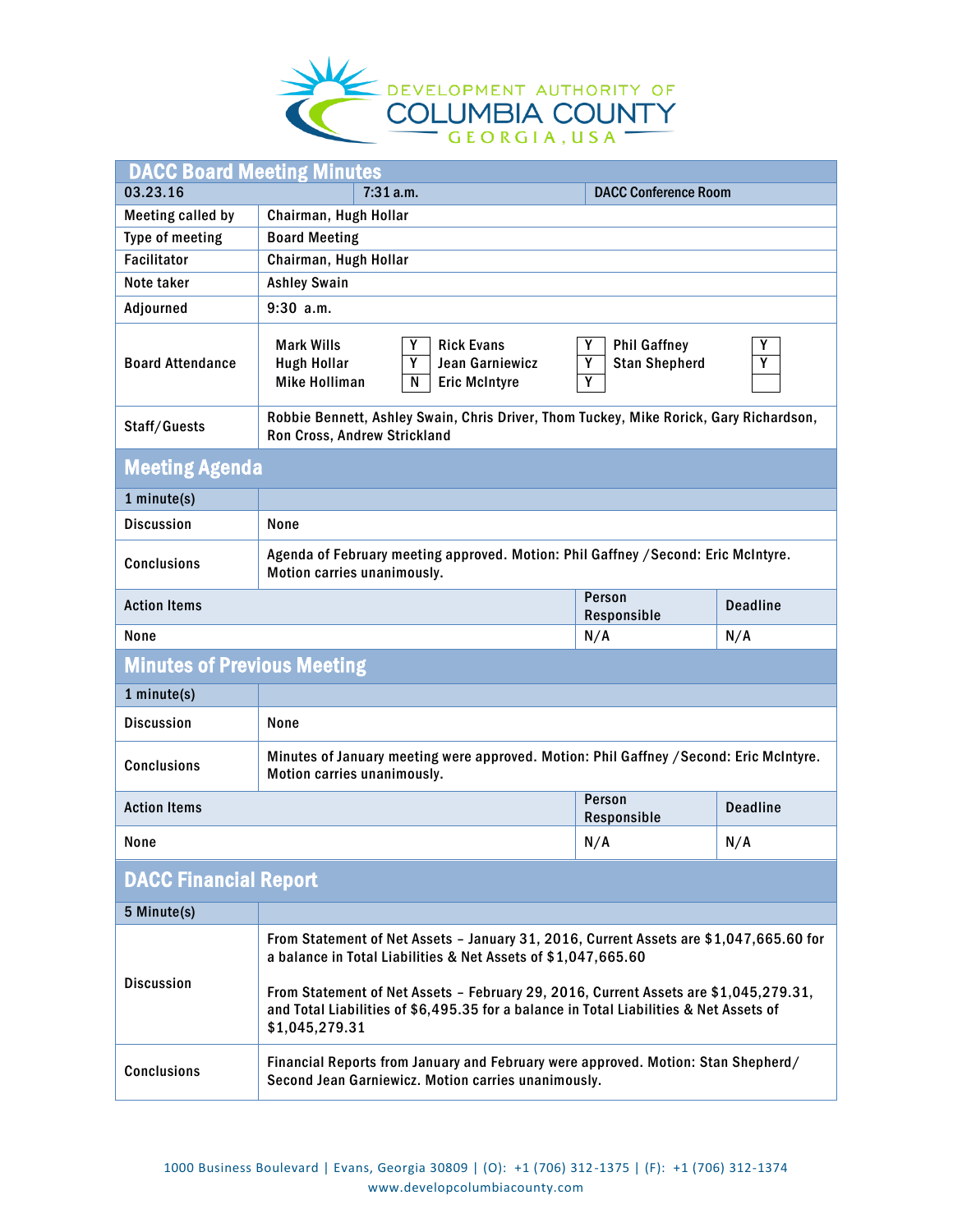| <b>Action Items</b>                                             | Person<br><b>Deadline</b><br>Responsible                                                                                                                                                                                                                                                                                                                                                            |                                          |             |     |                 |
|-----------------------------------------------------------------|-----------------------------------------------------------------------------------------------------------------------------------------------------------------------------------------------------------------------------------------------------------------------------------------------------------------------------------------------------------------------------------------------------|------------------------------------------|-------------|-----|-----------------|
| None                                                            | N/A                                                                                                                                                                                                                                                                                                                                                                                                 |                                          |             |     | N/A             |
| <b>Chairman's Report</b>                                        |                                                                                                                                                                                                                                                                                                                                                                                                     |                                          |             |     |                 |
| 5 Minute(s)                                                     | <b>Hugh Hollar</b>                                                                                                                                                                                                                                                                                                                                                                                  |                                          |             |     |                 |
| <b>Discussion</b>                                               | Chairman Hollar reported that the SRS CRO Workforce Summit was successful. He stated<br>that Robbie Represented the Development Authority well on his panel.                                                                                                                                                                                                                                        |                                          |             |     |                 |
| <b>Conclusions</b>                                              | None                                                                                                                                                                                                                                                                                                                                                                                                |                                          |             |     |                 |
| <b>Action Items</b>                                             |                                                                                                                                                                                                                                                                                                                                                                                                     | Person(s)                                | Responsible |     | <b>Deadline</b> |
| None                                                            |                                                                                                                                                                                                                                                                                                                                                                                                     | N/A                                      |             | N/A |                 |
| <b>DACC Committee Reports</b>                                   |                                                                                                                                                                                                                                                                                                                                                                                                     |                                          |             |     |                 |
| 0 minute(s)                                                     |                                                                                                                                                                                                                                                                                                                                                                                                     |                                          |             |     |                 |
| <b>Discussion</b>                                               | None                                                                                                                                                                                                                                                                                                                                                                                                |                                          |             |     |                 |
| <b>Conclusions</b>                                              | None                                                                                                                                                                                                                                                                                                                                                                                                |                                          |             |     |                 |
| Person<br><b>Action Items</b><br><b>Deadline</b><br>Responsible |                                                                                                                                                                                                                                                                                                                                                                                                     |                                          |             |     |                 |
| None                                                            |                                                                                                                                                                                                                                                                                                                                                                                                     | N/A                                      |             | N/A |                 |
|                                                                 | <b>Economic Development Update</b>                                                                                                                                                                                                                                                                                                                                                                  |                                          |             |     |                 |
| 2 Minute(s)                                                     | <b>Robbie Bennett</b>                                                                                                                                                                                                                                                                                                                                                                               |                                          |             |     |                 |
| <b>Discussion</b>                                               | Robbie Bennett stated that it was his three year anniversary and he gave an update as to<br>what the Development Authority has accomplished in those three years.                                                                                                                                                                                                                                   |                                          |             |     |                 |
| <b>Conclusions</b>                                              | None                                                                                                                                                                                                                                                                                                                                                                                                |                                          |             |     |                 |
| <b>Action Items</b>                                             | Person<br><b>Deadline</b><br>Responsible                                                                                                                                                                                                                                                                                                                                                            |                                          |             |     |                 |
| None                                                            |                                                                                                                                                                                                                                                                                                                                                                                                     | N/A                                      |             | N/A |                 |
| <b>Old Business</b>                                             |                                                                                                                                                                                                                                                                                                                                                                                                     |                                          |             |     |                 |
| 4 Minute(s)                                                     | <b>Robbie Bennett</b>                                                                                                                                                                                                                                                                                                                                                                               |                                          |             |     |                 |
| <b>Discussion</b>                                               | a.) Budget- Robbie was informed by Scott Johnson that the Development Authority budget<br>will not be increasing for the upcoming year. He is supportive of us hiring more staff if we<br>can find funding. Robbie presented an amended budget utilizing \$40,000 from the SRS<br>CRO Fund to hire a 30 hour a week Executive Assistant. Staff will continue to for other<br>funding opportunities. |                                          |             |     |                 |
| <b>Conclusions</b>                                              | The 2016/2017 budget was approved as presented. Motion: Jean Garniewicz / Second:<br>Mark Wills. Motion carries unanimously.                                                                                                                                                                                                                                                                        |                                          |             |     |                 |
| <b>Action Items</b>                                             |                                                                                                                                                                                                                                                                                                                                                                                                     | Person<br><b>Deadline</b><br>Responsible |             |     |                 |
| None                                                            |                                                                                                                                                                                                                                                                                                                                                                                                     |                                          | N/A         |     | N/A             |
| <b>New Business</b>                                             |                                                                                                                                                                                                                                                                                                                                                                                                     |                                          |             |     |                 |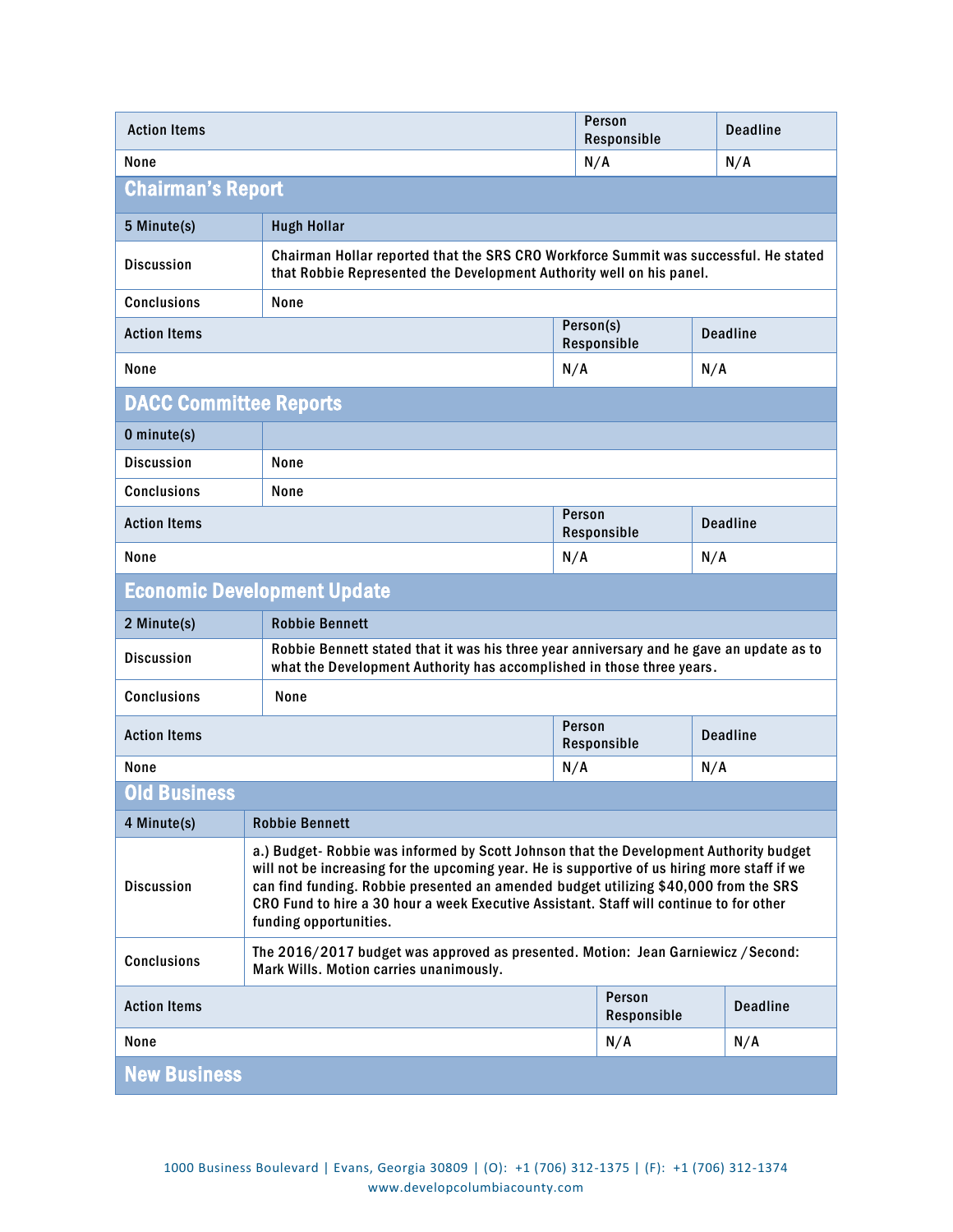| 23 minute(s)                                 | <b>Robbie Bennett</b>                                                                                                                                                                                                                                                                                                                                                                                                          |                       |                 |  |
|----------------------------------------------|--------------------------------------------------------------------------------------------------------------------------------------------------------------------------------------------------------------------------------------------------------------------------------------------------------------------------------------------------------------------------------------------------------------------------------|-----------------------|-----------------|--|
|                                              | a.) By-Laws- Chris Driver reported that as he started to look into the by-laws he found that<br>by Georgia law a quorum for a development authority had to be a majority of appointed<br>members. His revisions allowed for current chair to run meeting until a new one is<br>appointed. He also modeled the voting procedures after the county's and added language<br>to the safe harbor and conflict of interest sections. |                       |                 |  |
| <b>Discussion</b>                            | b.) Economic Development Strategic Plan-Robbie gave an update on the Strategic plan and<br>that the RPF has gone out and we have received eight responses. He had narrowed them<br>down to four for interviews and would like to approve a contract at the April meeting. The<br>process should take 4-7 months.                                                                                                               |                       |                 |  |
|                                              | c.) Masters- Robbie gave an update on Masters stating that all of our days were almost<br>booked. Our guest include, site selection consultants, film industry people, the DCA<br>commissioner, state project managers, retail broker and existing industry.                                                                                                                                                                   |                       |                 |  |
|                                              | d.) Check Signatures- Robbie would like to add all of the executive committee members to<br>the check signature card.                                                                                                                                                                                                                                                                                                          |                       |                 |  |
| <b>Conclusions</b>                           | The board approved adding the entire executive board to the check signature card for this<br>year. Motion: Jean Garniewicz / Second: Eric McIntyre. Motion carries unanimously.                                                                                                                                                                                                                                                |                       |                 |  |
| <b>Action Items</b>                          |                                                                                                                                                                                                                                                                                                                                                                                                                                | Person<br>Responsible | <b>Deadline</b> |  |
|                                              |                                                                                                                                                                                                                                                                                                                                                                                                                                |                       |                 |  |
| <b>Calendar of Events</b>                    |                                                                                                                                                                                                                                                                                                                                                                                                                                |                       |                 |  |
| $1$ minute $(s)$                             | <b>Hugh Hollar</b>                                                                                                                                                                                                                                                                                                                                                                                                             |                       |                 |  |
| <b>Discussion</b>                            | A calendar of events was presented for the next three months.                                                                                                                                                                                                                                                                                                                                                                  |                       |                 |  |
| <b>Conclusions</b>                           | None                                                                                                                                                                                                                                                                                                                                                                                                                           |                       |                 |  |
| Person<br><b>Action Items</b><br>Responsible |                                                                                                                                                                                                                                                                                                                                                                                                                                |                       | <b>Deadline</b> |  |
| None                                         |                                                                                                                                                                                                                                                                                                                                                                                                                                | N/A                   | N/A             |  |
| <b>Public Comment</b>                        |                                                                                                                                                                                                                                                                                                                                                                                                                                |                       |                 |  |
| 3 minute(s)                                  |                                                                                                                                                                                                                                                                                                                                                                                                                                |                       |                 |  |
|                                              | Ron Cross- Chairman Cross thanked the board for helping on recent projects. He gave an<br>updated on the interchange at Louisville Road. He also mentioned that he budget was tight<br>because sales tax is not up like projected. So the tax digest is only up 1-2%.                                                                                                                                                          |                       |                 |  |
| <b>Discussion</b>                            | Gary Richardson- Commissioner Richardson thanked the development authority for doing<br>the study and tying it in with comprehensive plan.                                                                                                                                                                                                                                                                                     |                       |                 |  |
|                                              | Thom Tuckey- Mr. Tuckey gave an update on the new gate at Fort Gordon. He also stated<br>that the Fort had 1.6 billion dollars in construction slated over the next several years.                                                                                                                                                                                                                                             |                       |                 |  |
|                                              | Andrew Strickland- Mr. Strickland updated the board stating that the comprehensive plan<br>has been adopted.                                                                                                                                                                                                                                                                                                                   |                       |                 |  |
| <b>Conclusions</b>                           | None                                                                                                                                                                                                                                                                                                                                                                                                                           |                       |                 |  |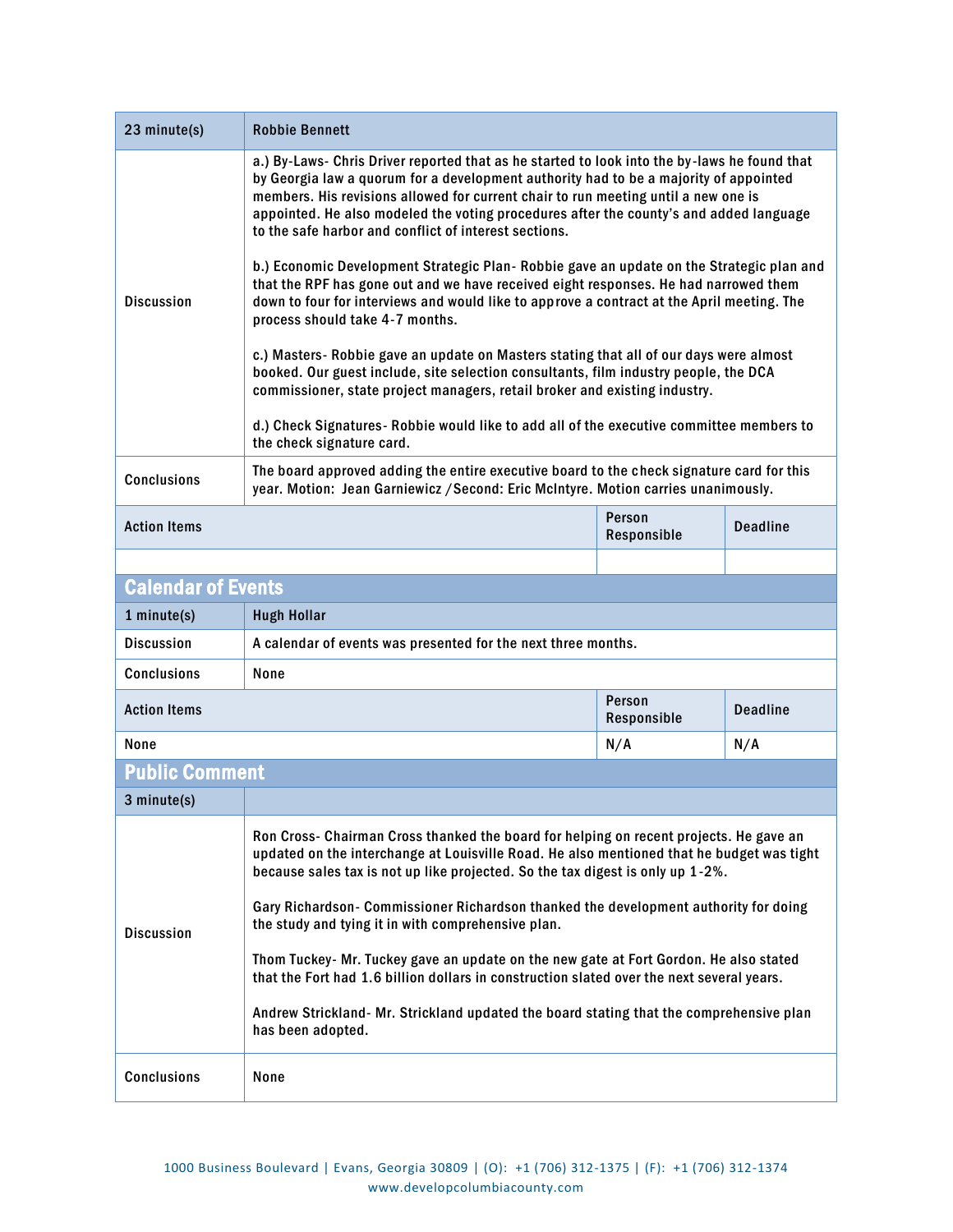| <b>Action Items</b>               |                                                                                                                                                                                                                                                                                                                                                                                                                                                                                                                                                                                                                              | Person<br>Responsible          | <b>Deadline</b> |
|-----------------------------------|------------------------------------------------------------------------------------------------------------------------------------------------------------------------------------------------------------------------------------------------------------------------------------------------------------------------------------------------------------------------------------------------------------------------------------------------------------------------------------------------------------------------------------------------------------------------------------------------------------------------------|--------------------------------|-----------------|
| None                              |                                                                                                                                                                                                                                                                                                                                                                                                                                                                                                                                                                                                                              | N/A                            | N/A             |
| <b>Closed Session</b>             |                                                                                                                                                                                                                                                                                                                                                                                                                                                                                                                                                                                                                              |                                |                 |
| 53 Minute(s)                      | Motion to go into Executive Session to discuss two real estate matters by Jean Garniewicz/<br>Second: Eric McIntyre. Motion carries unanimously.                                                                                                                                                                                                                                                                                                                                                                                                                                                                             |                                |                 |
| <b>Discussion</b>                 | Two real estate matters were discussed. No action was taken. Motion to return to regular<br>session made by Jean Garniewicz / Second: Rick Evans. Motion carries unanimously.                                                                                                                                                                                                                                                                                                                                                                                                                                                |                                |                 |
| Conclusion                        | Upon returning from Closed Session the following motions were made:<br>1. Approved the presented Purchase and Sale Agreement between Development Authority of<br>Columbia County and Meybohm Realtors. Motion: Jean Ganiewicz/Second: Rick Evans.<br>Motion carries unanimously.<br>2. Approved the Option to Purchase Real Estate with a provision we change 6 month non-<br>refundable deposit. Motion: Jean Garniewicz/Second: Stan Shephard. Motion carries<br>unanimously.<br>3. Approved the presented Marketing Agreement with Meybohm. Motion: Jean<br>Garniewicz/Second: Eric McIntyre. Motion carries unanimously. |                                |                 |
| <b>Action Items</b>               |                                                                                                                                                                                                                                                                                                                                                                                                                                                                                                                                                                                                                              | Person<br>Responsible          | <b>Deadline</b> |
| None                              |                                                                                                                                                                                                                                                                                                                                                                                                                                                                                                                                                                                                                              | N/A                            | N/A             |
| $9:30$ A.M.<br><b>Adjournment</b> |                                                                                                                                                                                                                                                                                                                                                                                                                                                                                                                                                                                                                              |                                |                 |
| Next meeting: April 27, 2016      |                                                                                                                                                                                                                                                                                                                                                                                                                                                                                                                                                                                                                              | <b>DACC Conference</b><br>Room | All             |